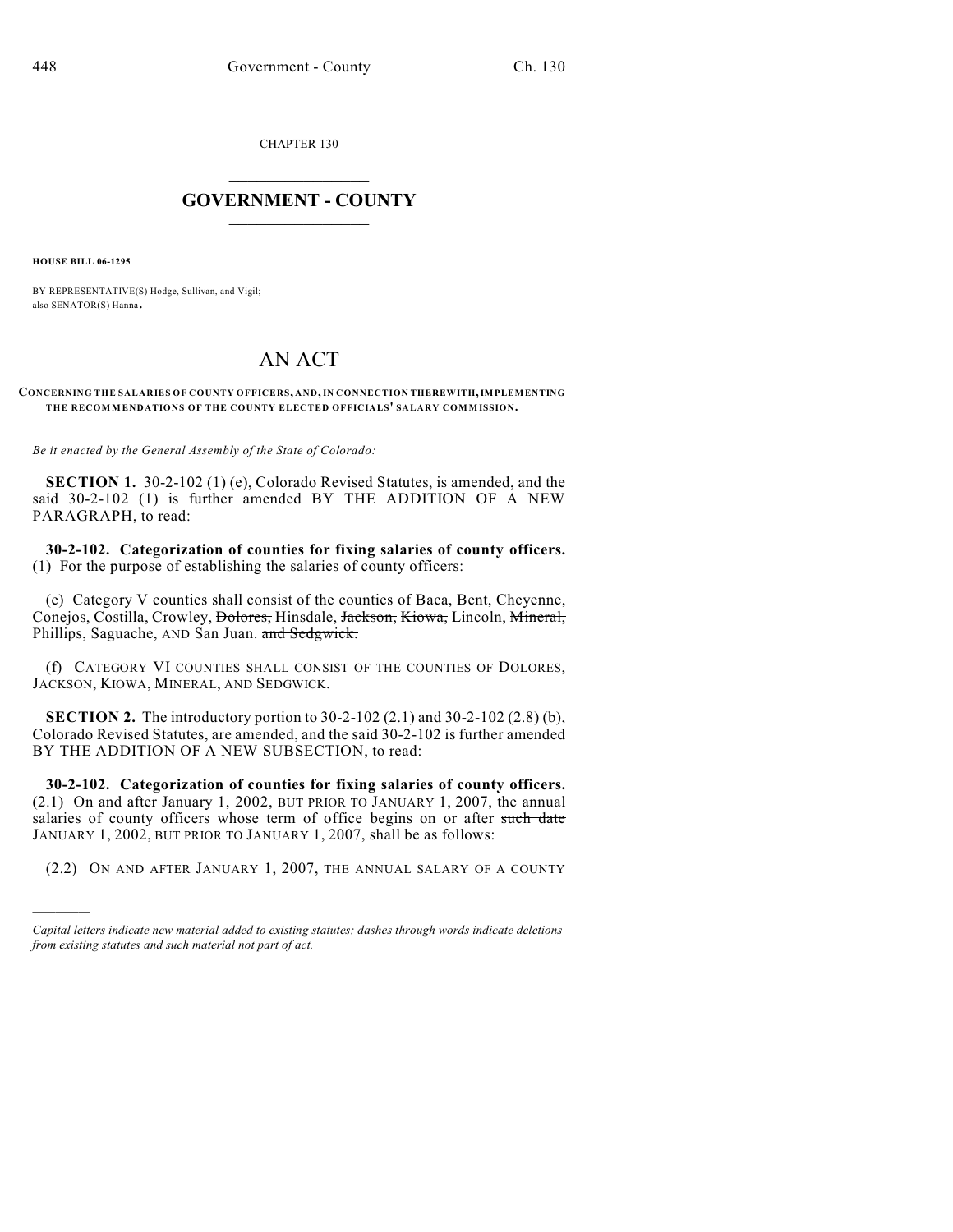OFFICER WHOSE TERM OF OFFICE BEGINS ON OR AFTER SUCH DATE SHALL BE AS FOLLOWS:

|                           | <b>COUNTY</b><br>COMMIS-<br><b>SIONERS</b> | <b>COUNTY</b><br><b>SHERIFFS</b> | <b>COUNTY</b><br>TREASURERS,<br>ASSESSORS,<br><b>AND CLERKS</b> | <b>COUNTY</b><br><b>CORONERS</b> | <b>COUNTY</b><br><b>SURVEYORS</b> |
|---------------------------|--------------------------------------------|----------------------------------|-----------------------------------------------------------------|----------------------------------|-----------------------------------|
| (a) CATEGORY I            | 87,300                                     | 111,100                          | 87,300                                                          | 87,300                           | 5,500                             |
| (b) CATEGORY II           | 72,500                                     | 87,700                           | 72,500                                                          | 44,200                           | 4,400                             |
| (c) CATEGORY III          | 58,500                                     | 76,000                           | 58,500                                                          | 33,100                           | 3,300                             |
| (d) CATEGORY IV           | 49,700                                     | 66,600                           | 49,700                                                          | 22,100                           | 2,200                             |
| (e) CATEGORY V            | 43,800                                     | 49,100                           | 43,800                                                          | 9,900                            | 1,100                             |
| <b>CATEGORY VI</b><br>(f) | 39,700                                     | 46,500                           | 39,700                                                          | 9,000                            | 1,000                             |

(2.8) The general assembly hereby finds and declares that:

(b) The salaries of county commissioners, county sheriffs, and county treasurers, assessors, and clerk and recorders, CORONERS, AND SURVEYORS have been fixed by law through the enactment of this section.

**SECTION 3.** 30-2-104 (1) (a), Colorado Revised Statutes, is amended to read:

**30-2-104. Compensation of deputies and assistants.** (1) (a) The county clerk and recorders, county treasurers, county assessors, and county coroners, AND SURVEYORS of the respective counties may appoint such deputies, assistants, and employees as shall be necessary at such THE compensation, payable at least once each month, as shall be fixed by said THE officers with the approval of the boards of county commissioners of their respective counties. Except for those employees provided for pursuant to article 1 of title 26, C.R.S., boards of county commissioners are hereby empowered to MAY adopt a classification and compensation plan for all county employees paid in whole or in part by the county. Such THE classification and compensation plan shall include workweek formulas of not less than forty hours designed to satisfy the varying requirements of each county service and county department as provided in paragraph (b) of this subsection (1). Upon the acceptance by  $\frac{a_n}{b_n}$  and  $\frac{b_n}{c_n}$  and  $\frac{c_n}{d_n}$  THE plan shall become binding upon the employees of that office. Changes in benefits, pay grades, and job classifications of employees shall thereafter be made in accordance with such THE plan.

**SECTION 4.** 30-10-905 (1), Colorado Revised Statutes, is amended to read:

**30-10-905. Remuneration - expenses.** (1) When, in the opinion of the board of county commissioners, the amount of work required of the county surveyor to adequately perform the duties of his office is such to require the county surveyor or any of his deputies to be steadily engaged in the performance of county work, the